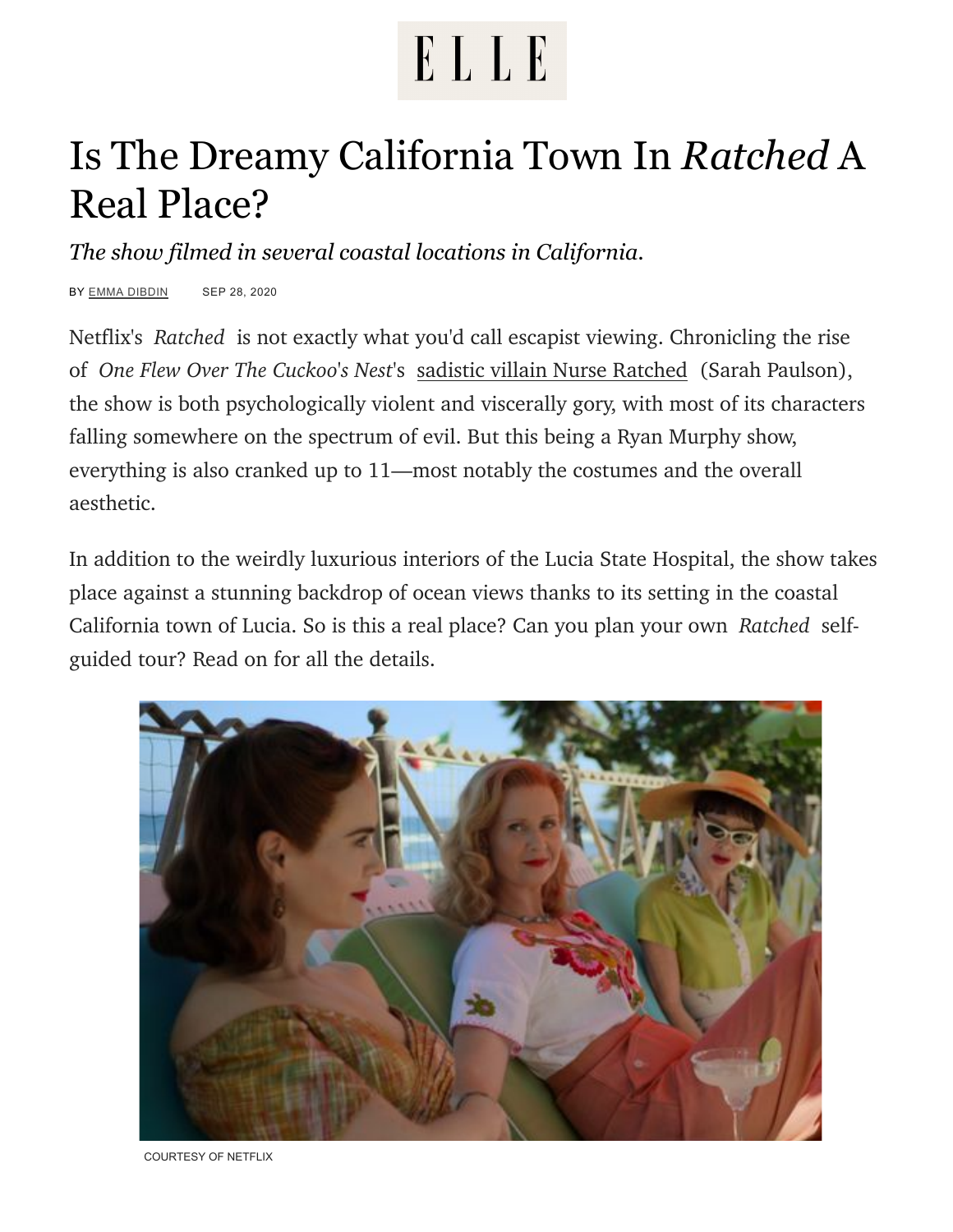Lucia is a real town in California; technically, it's an unincorporated part of Monterey County, named after the Santa Lucia Mountains that surround it. It's a tiny place, set along a winding road that hugs the cliffs high above the Pacific Ocean, with a [population of just over 1300.](https://places.us.com/california/lucia/) That's just slightly bigger than its fictional depiction in the show, where its population is 985. Though the show takes place in the 1940s, it sounds as though Lucia hasn't changed much today—you'll find a hotel, a restaurant and a gas station and not much else. Cell service is apparently scarce, but there's a public pay phone to use instead. Honestly, it sounds like a dream destination for a digital detox.

In the first episode of the show, Ratched checks into the Sealight Inn, a cliffside motel with stunning views over the Pacific. The on-screen Sealight Inn is actually Lucia Lodge, a historic family-run hotel where you can stay in real life. The hotel was built in the 1930s, which explains why it fit so naturally into the show. A room will run you between \$225 and \$375 a night—and while *Ratched* vibes are guaranteed, a sexy PI who looks like Corey Stoll in the next room over is not.

There is no psychiatric hospital in Lucia (and there never has been), so those exteriors [are filmed elsewhere. The Lucia State Hospital is actually the King Gillette Ranch in](http://www.seecalifornia.com/california-cities/lucia.html) Calabasas, California, at the base of the Santa Monica Mountains.